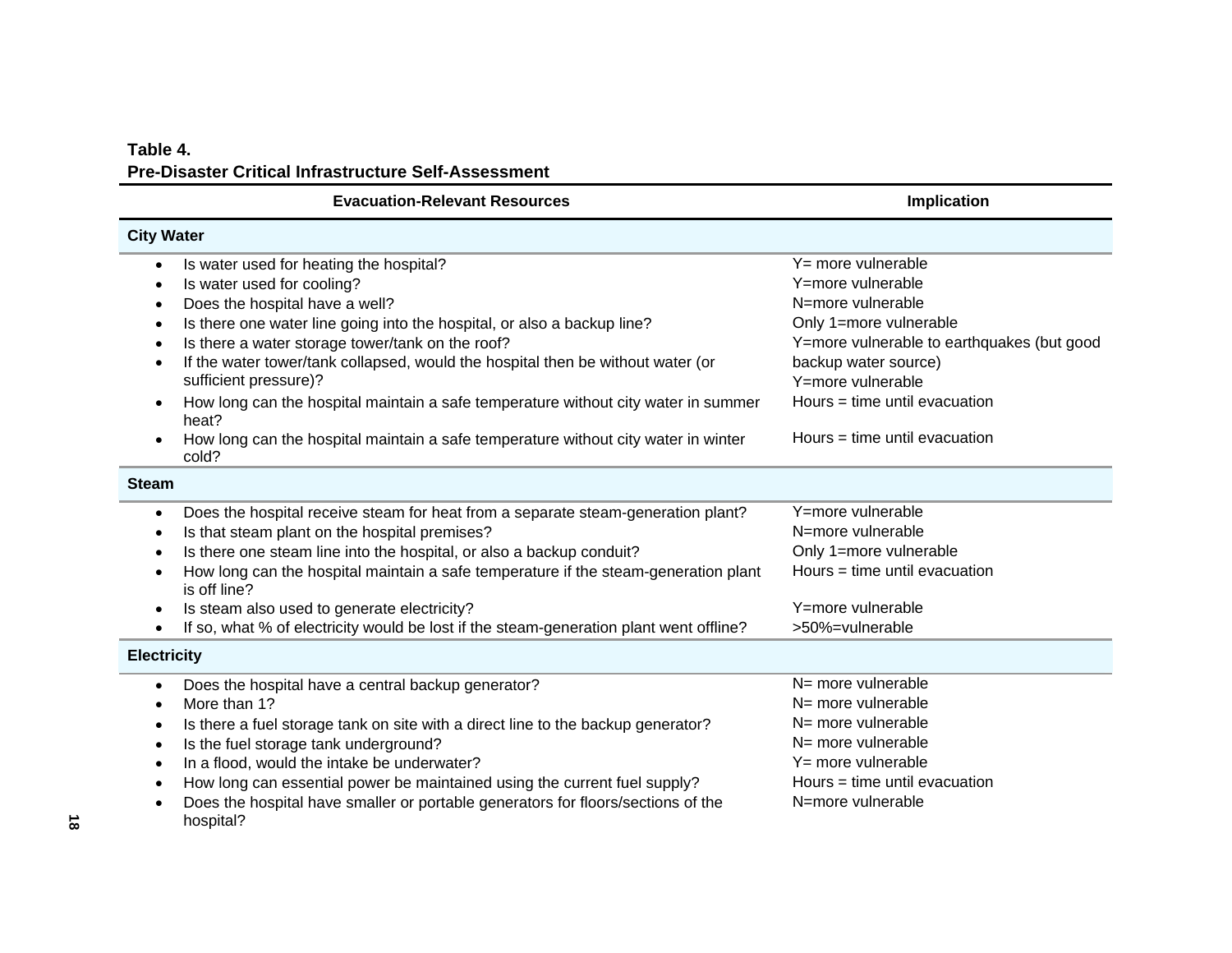### **Table 4. Pre-Disaster Critical Infrastructure Self-Assessment**

| <b>Evacuation-Relevant Resources</b>                                                                                                                                                                                                                                                                              | Implication                                                                                                       |
|-------------------------------------------------------------------------------------------------------------------------------------------------------------------------------------------------------------------------------------------------------------------------------------------------------------------|-------------------------------------------------------------------------------------------------------------------|
| Can all essential areas of the hospital be powered with these smaller generators?<br>$\bullet$<br>Is fuel stored on site for these smaller generators?<br>How long can essential power be maintained using the current fuel supply and these<br>smaller generators?                                               | N= more vulnerable<br>$N =$ more vulnerable<br>Hours $=$ time until evacuation                                    |
| <b>Natural Gas</b>                                                                                                                                                                                                                                                                                                |                                                                                                                   |
| Is the boiler or other heating equipment fired by natural gas?<br>$\bullet$<br>Is there one gas line into the hospital, or also a backup pipe?<br>$\bullet$<br>How long can the hospital maintain a safe temperature if the gas stops?                                                                            | Only 1= more vulnerable<br>Hours = time until evacuation                                                          |
| <b>Boilers/Chillers</b>                                                                                                                                                                                                                                                                                           |                                                                                                                   |
| Does the hospital have backup/redundant boilers?<br>$\bullet$<br>Does the hospital have backup/redundant chillers?<br>How long can the hospital maintain a safe temperature without the chiller in summer<br>heat?<br>How long can the hospital maintain a safe temperature without the boiler in winter<br>cold? | N= more vulnerable<br>$N =$ more vulnerable<br>Hours $=$ time until evacuation<br>Hours $=$ time until evacuation |
| <b>Powered Life Support Equipment</b>                                                                                                                                                                                                                                                                             |                                                                                                                   |
| On a typical weekday, how many patients are on ventilators or other powered life-<br>$\bullet$<br>support equipment (including neonatal incubators and ventilators)?                                                                                                                                              | $<$ 10<br>$11 - 25$<br>26-50<br>51-100<br>$100+$                                                                  |
| Does each of these ventilators or other pieces of equipment have a battery pack?<br>What is the average battery life per ventilator/equip?                                                                                                                                                                        | N= more vulnerable<br>Hours $=$ time until evacuation                                                             |